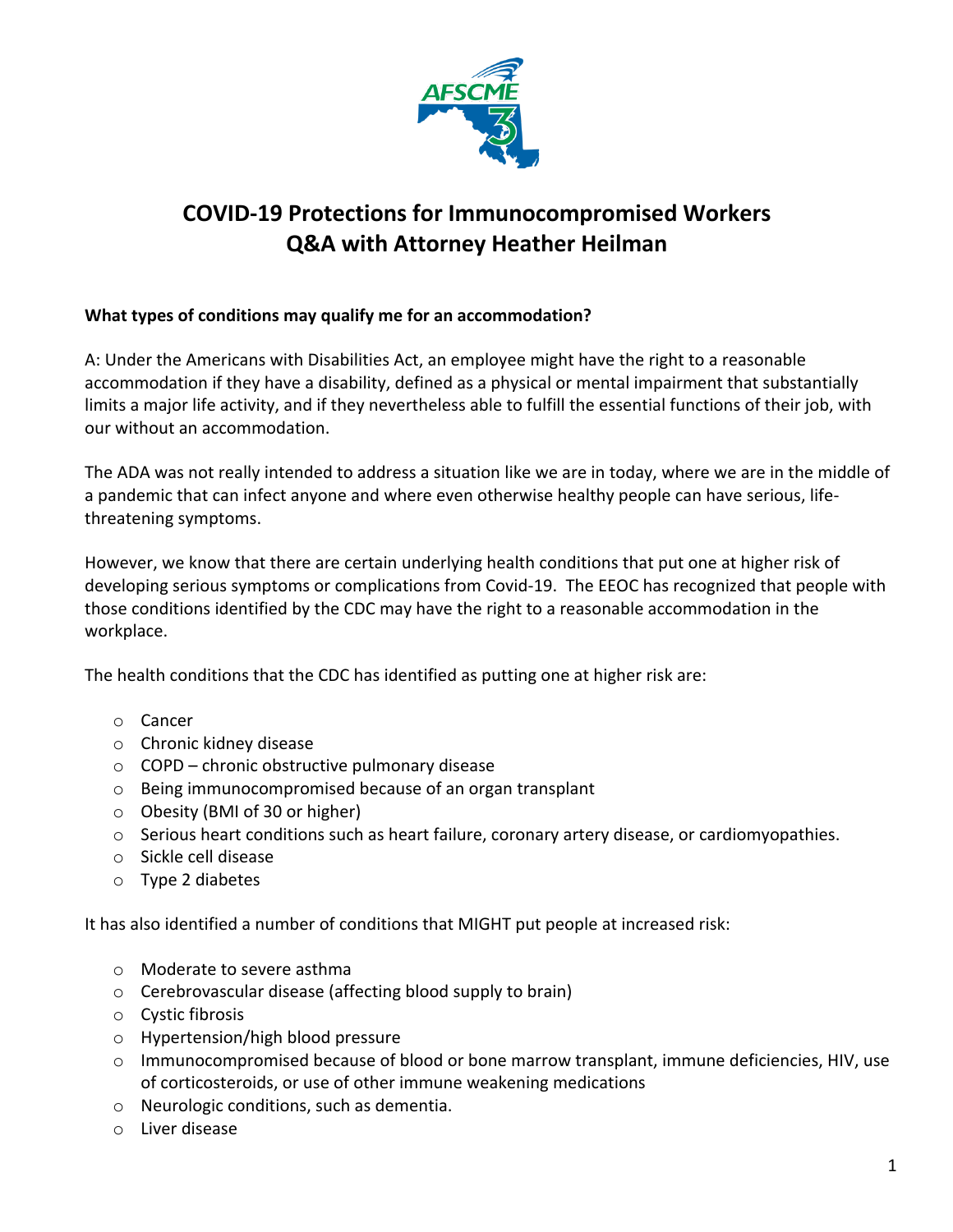- o Pregnancy
- o Pulmonary fibrosis
- o Smoking
- o Thalassemia (a blood disorder)
- o Type 1 diabetes

Although being over the age of 65 is a risk factor, age is not considered a disability.

## **A doctor has said I am immunocompromised, and my boss wants me to come into work? What can I do? What process should I engage in with my employer?**

A: You should request an accommodation from your employer. The request can be verbal or in writing, and can be made to your supervisor, an ADA coordinator if there is one at your workplace, or someone in HR. It's best to make the request in writing, to actually use the words "I am requesting an accommodation" and to copy your supervisor, the HR office, and the internal EEO office if there is one. That way there won't be any ambiguity about what you are asking for, and your request is less likely to be overlooked. It's also a good idea to talk to your doctor first and have them put something in writing about your health condition and why you need to work from home or whatever other accommodation you are asking for.

## **What types of special accommodations can I request? Is telework included?**

A: You can request whatever it is you think you need, including telework. Just be aware that the employer is not necessarily obligated to grant your request to telework. One good resource is the JAN (job accommodation network) website at askjan.org. JAN is a nonprofit organization that works with employees and employers to find workable accommodations under the ADA.

#### **What is the employer's obligation when I put in my request?**

A: The employer is obligated to engage in an "interactive process" with you, in which they will seek more information about your health condition, they will look at the essential functions of your job, and they will try to find an accommodation that does not cause an "undue hardship" for them. Even though telework seems like the best reasonable accommodation for anyone who is able to do their job from home, it really depends on the facts of each individual's situation.

#### **Can employers deny my accommodations request?**

A: If you have an disability as defined in the ADA, and if you are able to do the essential functions of your job with a reasonable accommodation, the employer is obligated to provide and accommodation, but not necessarily the accommodation that you requested. If you think your rights under the ADA have been violated, you can file a complaint with the EEOC or the Maryland Commission on Civil Rights.

#### *EQUAL EMPLOYMENT OPPORTUNITY COMMISSION*

(BALTIMORE OFFICE) 800-669-4000 103 Howard Street Baltimore, MD www.eeoc.gov